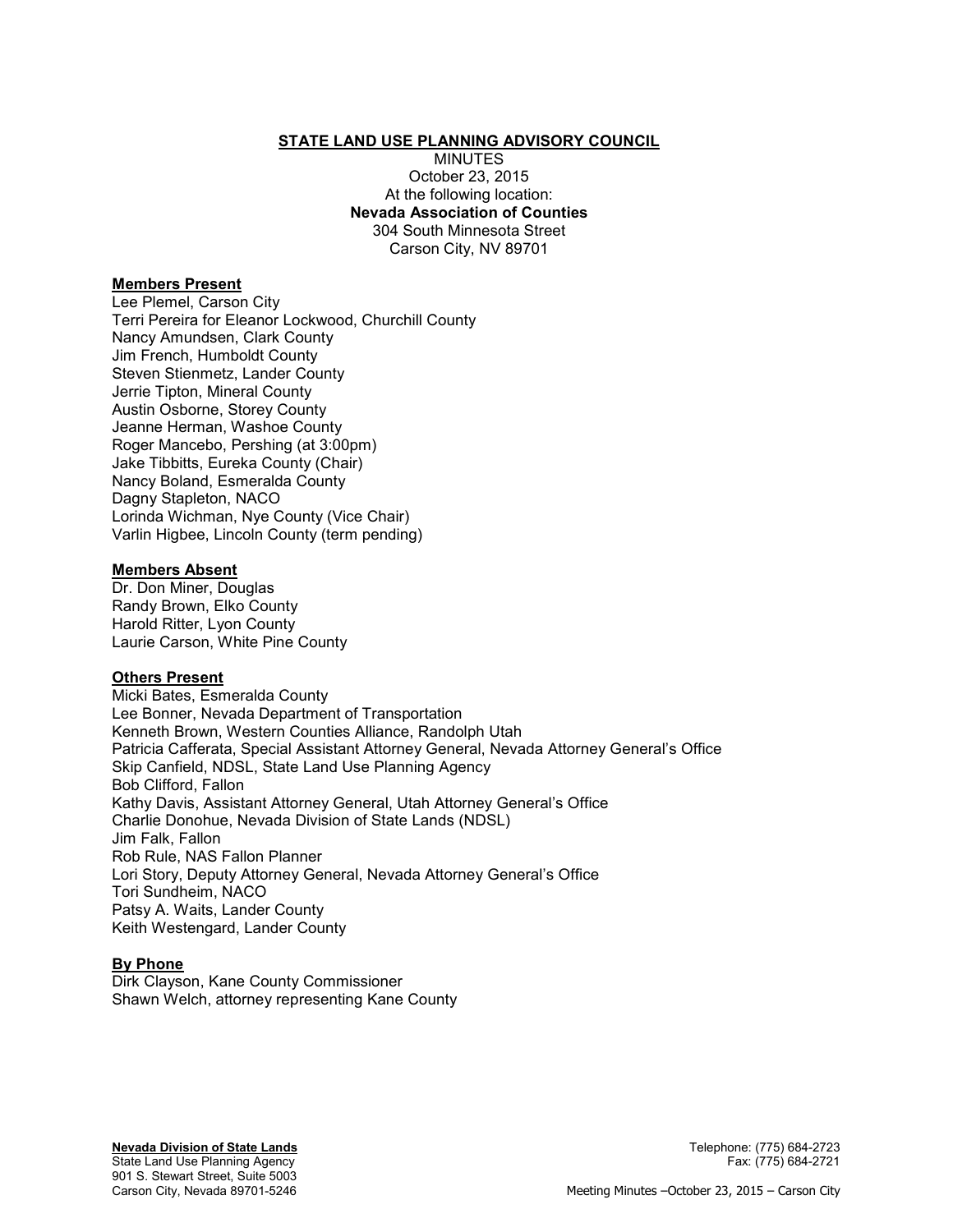# **CALL TO ORDER**

The meeting was called to order at 12:25pm and self-introductions were made. The Agenda was approved unanimously. The Draft Minutes of the July 31, 2015 meeting in Stateline were also approved unanimously with a motion by **Nancy Amundsen** and a second by **Jim French.** 

# **PUBLIC COMMENTS**

None.

# **AGENCY REPORT**

**Charlie Donohue** stated that after working with the BLM and US Forest Service for years, Nevada Division of State Lands (NDSL) has secured a patent for just under 3000 acres of US Forest Service land associated with Cave Lake State Park, one element of lands that are intended to come to the State as a result of the Lincoln and White Pine land bills of the 2000's. NDSL is working with the Nevada Land Trust to secure a private 42 acre in holding in Ash Canyon, west of Carson City in the Carson Range for ultimate inclusion in the Nevada Lake Tahoe State Park. NDSL will take possession of the land and assign it to State Parks. NDSL has been working closely with the City of Elko to modify a deed restriction on property that the National Guard is assigned so that the facility can be utilized for community events and allow Great Basin College to have legal access for shops and classrooms. NDSL has spent time on conservation land issues in Ruby Valley associated with Franklin Lake Wildlife Management Area and the 7H Ranch. The fire at the US Ecology – Beatty disposal site occurred in a portion of the old land fill site of the 1960's. NDEP is moving forward with its assessment, coordinated with US EPA. NDSL has been working closely in Carson City with the Eagle Valley Trails Association to formalize some access points and trails across State property.

# **RS 2477 ROADS**

The SLUPAC members discussed RS2477 roads as a result of SB456 to develop a consistent protocol for all of Nevada's counties for perfection of those rights-of-way through quiet title or other means. SB456 designates SLUPAC, in coordination with Nevada Association of Counties (NACO) and the State Attorney General's office to conduct this process. **Jake Tibbitts** invited speakers from Utah who provided their perspectives on the matter.

**Kathy Davis**, Assistant Attorney General, Utah Attorney General's Office, presented a power point detailing Utah's efforts to recognize RS2477 rights-of way and fielded questions from the members. Her presentation is summarized as follows:

**Step 1 -** Collect and compile GPS data for all potential roads to determine a basis of access for walking trails, horseback, OHV ATV and vehicular. The centralized GIS group was established to work closely with litigation groups, standardize a process across all counties, provide a statewide review and film all of the roads.

**Step 2 -** Determine which roads to be included.

**Step 3 –** Review rights-of-way against historic maps, aerial imagery and survey documents. County and State collaboration to identify additional evidence.

**Step 4 –** Preliminary witness interviews for determination of historical use. Must have pre-1976 actual knowledge, ten years of continuous use and construction evidence. Public meeting were held to review the maps.

**Step 5 –** Based on review and preliminary witness interviews, create a county list for inclusion in the Notice of Intent (NOI). Must have reasonable belief that the road existed and was used prior to 1976.

**Quiet Title Act (QTA) -** "The United States may be named as a party defendant in a civil action under this section to adjudicate a disputed title to real property in which the United States claims an interest, other than a security interest or water rights." (28 USC § 2409a(a))

### **Nevada Division of State Lands** Telephone: (775) 684-2723 State Land Use Planning Agency Fax: (775) 684-2721

901 S. Stewart Street, Suite 5003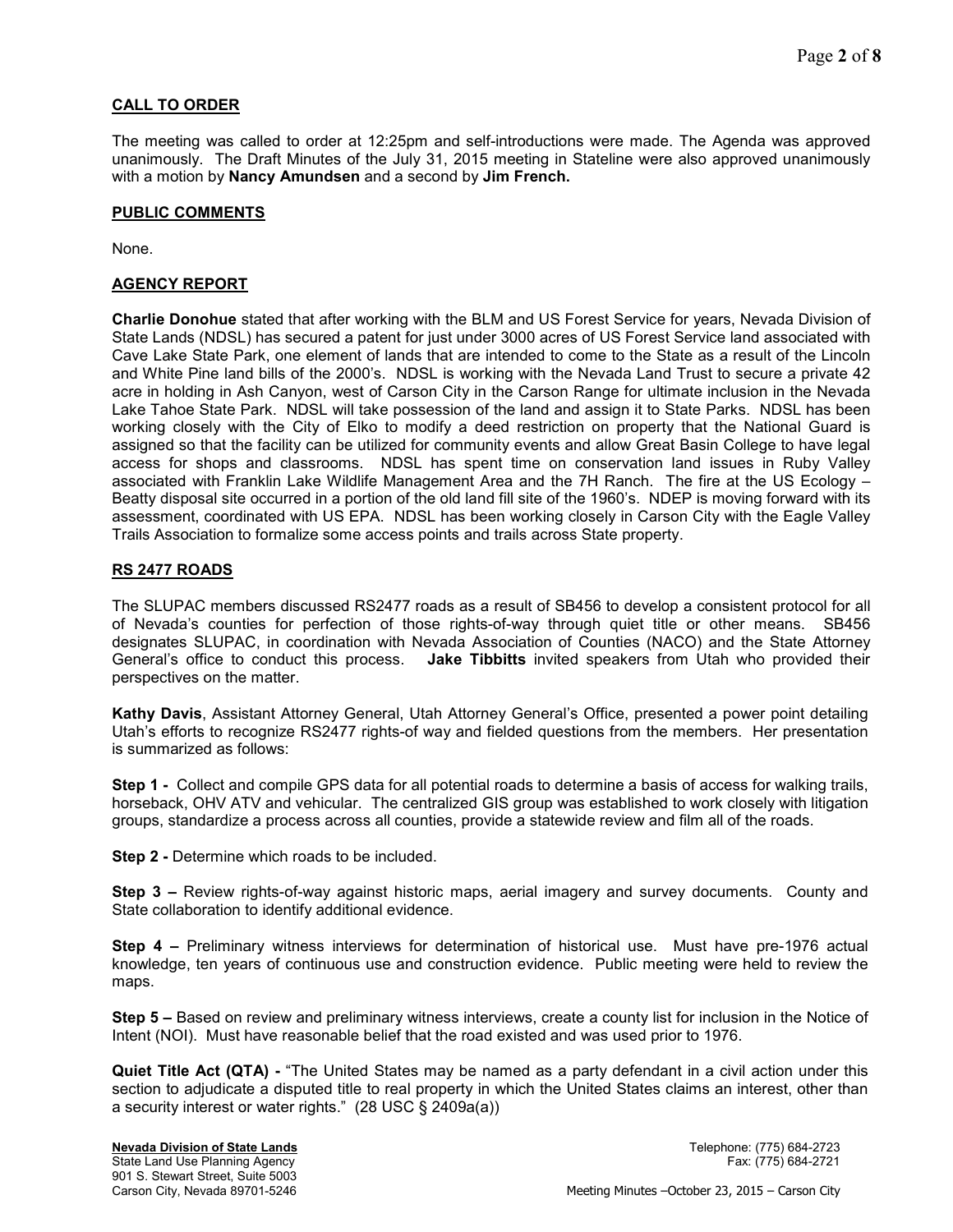# **QTA -Notice of Intent to Litigate-**

- ▶ 180 day notice given to heads of agencies
	- Basis of Claim
	- Description of lands included in the suit

# **QTA - Statute of Limitations/Notice-**

- Action must be commenced within "12 years after the date the State received notice..."
- Notice occurs by "public communications...reasonably calculated to put the [State] on notice of the Federal claim" or by "open and notorious" use, occupancy or improvement.
- *County may be subject to different standards for notice*

# **Step 6 – Continued review-**

- Review any additional evidence
- Limits on roads?
	- Less than 1 mile?
	- Destination?
	- Private land issues?
	- Cost/Benefit
- ▶ Remove roads as necessary

**Step 7 – Statewide litigation-** one of the largest collections of lawsuits ever filed by the State of Utah, 13,508 roads in 22 different counties, complaints and exhibits totaled over 120,000 pages

## **Potential Environmental Intervenors-**

- SUWA et al. granted permissive intervention.
	- May receive disclosures of evidence
	- May attend depositions
	- May object and cross-examination limited to 1/8 time of direct

## **Step 8 – Litigation management-**

- Case Management Order Signed May 13, 2013
- Most cases put on hold—but allows for the preservation of the stories told by witnesses through court-admissible depositions
- A total of 225 witnesses over 2 years

## **Preservation depositions -**

- 1) Witnesses over 70 or with health issues.
- 2) Kitchen Table Discussions (biography)
- 3) Driving roads with witnesses
- 4) Depositions

## **Completed depositions-**

- All counties have had at least one round of depositions. Some have had two or three.
- Approximately 255 depositions have been completed.

## **Active RS2477 cases-**

- ▶ Kane County 2 (Hole in the Rock Consolidation)
- Garfield County Roads selected for Bellwether process will come from Kane and Garfield counties

## **Southern Utah Wilderness Alliance v. Bureau of Land Management 425 F.3d 735 (10th Cir. 2005)-**

- BLM does not have authority to make binding determination on the validity of R.S. 2477 ROWs
- Holder of an R.S. 2477 ROW must consult with federal agency before undertaking improvements. Scope of improvements to ROW limited to those "reasonable and necessary" and determined by established usage as of repeal of statute. Can't improve hiking trail into 8 lane highway destinations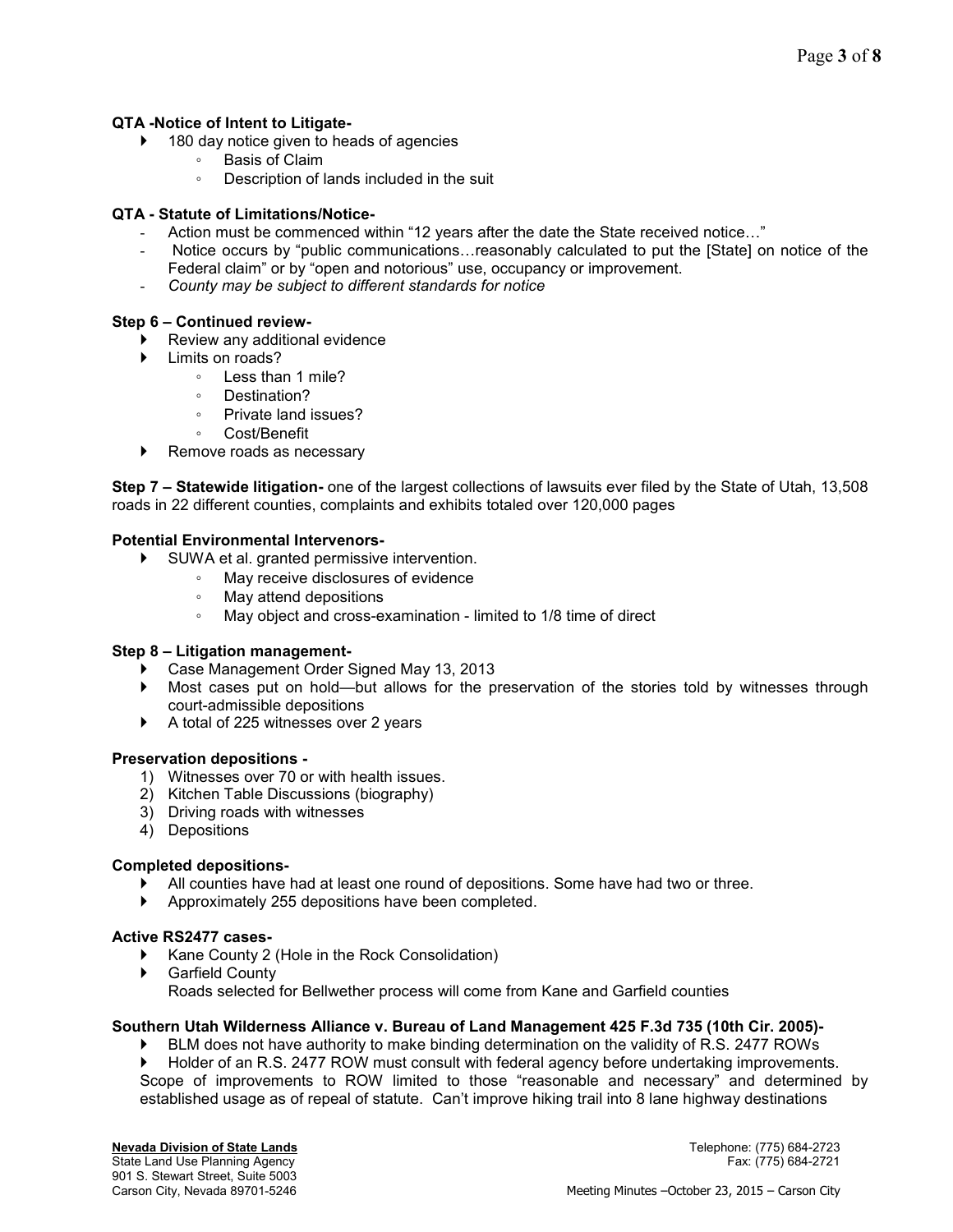- Counties bear burden of proof to establish ROW
- ▶ 2477 Rights of Way can be established by:
	- Public Use Standard
- Evidence to be considered on remand regarding identifiable destinations

# **Pre 2012 Utah RS2477 cases-**

- ▶ Kane County v. U.S., (Quiet Title Case, 15 Roads)
	- S.J. Ruling 5 Roads, incl. Skutumpah Road are R.S. 2477 ROWs
		- Ten years public use not only method to establish R.S. 2477 ROW
	- Final judgment granting title to 12 roads (87 of 95 miles)
- San Juan County v. U.S., (Salt Creek Road Case)
	- Single entity use not sufficient to establish "public" use
	- Motorized use for scenic travel did not meet 10 year requirement prior to reservation of Park
	- Use must be established by "clear and convincing evidence"
	- Intervention by SUWA not allowed
	- Juab County v. U.S. (3 Closed Roads)
		- Case settled

# **Kane County appellate ruling-**

- $\triangleright$  Disputed Title = US expressly disputed title or took actions that implicitly disputes it
	- A denial in an answer is not a dispute
		- Title V is not a dispute
- Statute of Limitations
	- State, receipt of notice; others, knew or should have known
	- Designation of WSA does not trigger SOL
- ▶ Public Water Reserves (PWR 107)
	- Not a reservation under R.S. 2477
- Scope= "Reasonable and Necessary" in light of pre-1976 uses

## **Unresolved legal issues-**

- Title Dispute -10th Circuit dispute as to title v. 9th Circuit cloud on title
	- US Supreme Court denied cert.
- Statute of Limitations-
	- Does more restrictive state statute of limitations apply?
		- Utah Supreme Court to rule on issue
- Continuous Use What frequency of use is required? (*Okleberry* standard v. San Juan case)
- Construction as an alternate means of acceptance (versus 10 years continuous use, Utah standard)
- Public Use -are ranchers, oil company and others on the public domain by permission (permittees) still public users?
- Scope How wide is right-of-way? Future maintenance?

## **Bellwether process-**

- ▶ Proposed by District Court
- Special Magistrate Appointed to conduct trials in Kane and Garfield counties
- State/County and US each choose 7 roads; SUWA chooses 3
- Magistrate will then choose 12
- Purpose is to resolve issues affecting most rights-of-way

## End of presentation.

A discussion then ensued with the SLUPAC members and the Utah representatives. **Jake Tibbitts** stated that the Utah QTA road usage requirement of 10 years differs from Nevada's QTA usage requirement of 5 years. **Skip Canfield** asked about a table in the presentation that showed acreage figures for Utah's RS2477 roads by county. The total acreage amounted to 13,508 acres for the State. Specifically what percentage of that total was threatened with closure? **Kathy Davis** responded that it is a small percentage of that total

State Land Use Planning Agency 901 S. Stewart Street, Suite 5003

**Nevada Division of State Lands** Telephone: (775) 684-2723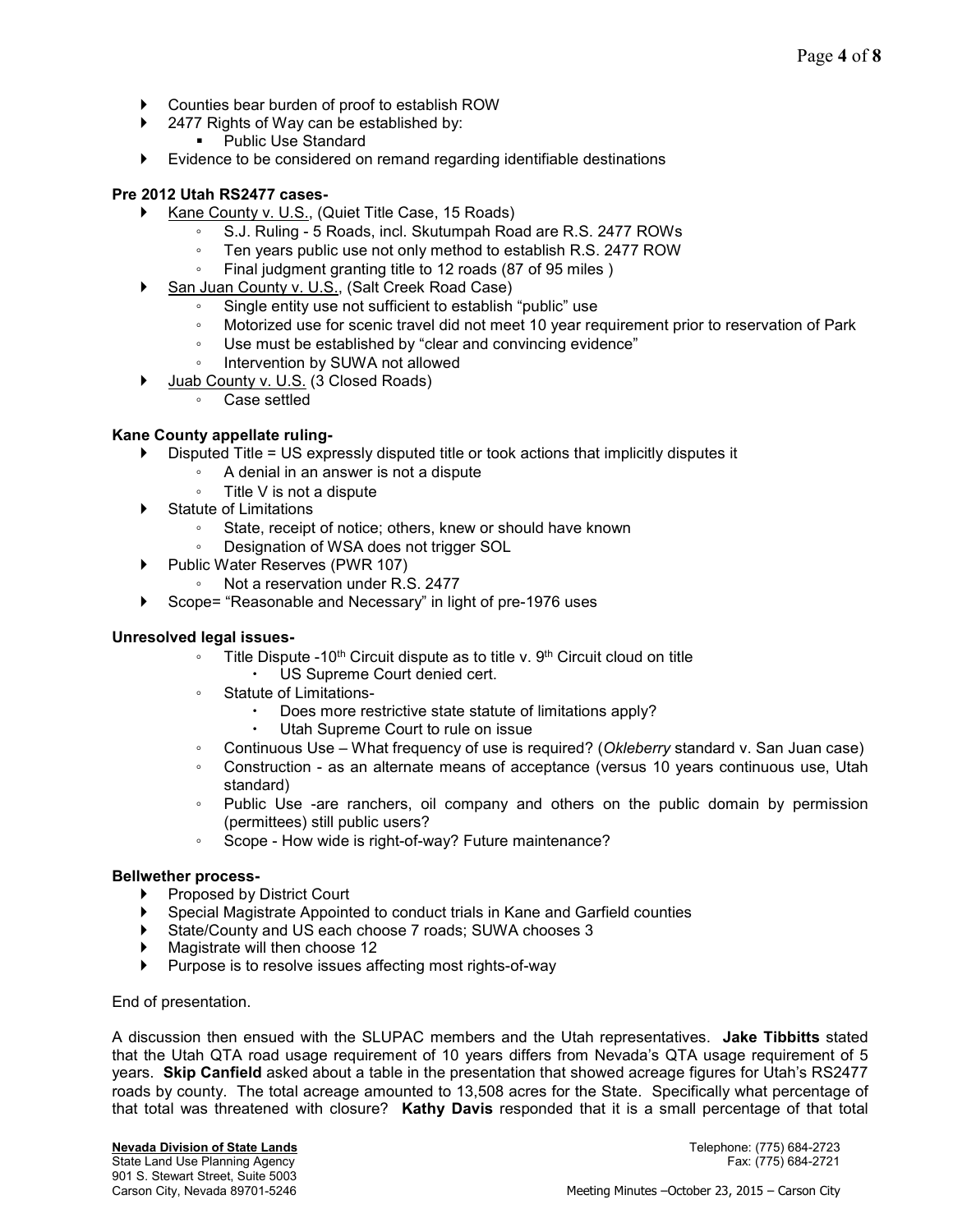threatened with closure. Utah wanted certainty so included all of the roads in the inventory. A question was asked about the depositions. **Kathy Davis** stated that the depositions were critical since many of the people being interviewed were older and those memories would be lost soon. It was imperative that the record show continuous use. It was also important to show evidence of expenditure of funds for maintenance. Counties are frustrated because BLM will not recognize maintenance without county litigation. Use by itself has not been sufficient for QTA. **Jake Tibbitts** asked if there were any options other than QTA and involving litigation. **Kathy Davis** responded that the Federal Land Management Policy Act (FLPMA) allows for perpetual Title V grants but this has not been tested in court. **Shawn Welch** discussed other options such as a Rule 27 motion to preserve testimony, and used the example of an elderly retired county road supervisor who had a wealth of historic knowledge about maintenance and expenditure of State and County funds on the roads. A court order could be obtained to take deposition prior to litigation. Grounds for this is if you have a witness and you are reasonably certain that the testimony would be lost prior to commencement of the litigation. **Dirk Clayson** stressed the importance of resolving title now so that the next 100 years are not affected. **Charlie Donohue** asked how the criteria used in the 10th Circuit Court (Utah) would be utilized in the 9th Circuit (Nevada). **Kathy Davis** responded that Utah law could be a precedent, but not binding in Nevada. **Jake Tibbitts** closed out the discussion emphasizing SLUPAC's mandate to move forward with developing a protocol for addressing RS2477 roads in Nevada, coordinated with NACO and the Nevada Attorney General's office.

## **COUNTY PLANNING ISSUES**

### **Varlin Higbee,** Lincoln County:

The County is dealing with the effects of the creation of the Basin and Range National Monument. Coyote Springs development is moving forward on the Clark County side with completion of a flood control system.

### **Jerrie Tipton,** Mineral County:

The County is a cooperating agency with BLM for the Carson City Resource Management Plan (RMP) update. There are concerns about three areas identified as "lands with wilderness characteristics", grazing closures and the Bi-State sage grouse.

### **Nancy Boland,** Esmeralda County:

There is potential for lithium demand associated with Tesla but there are concerns about the over appropriation of water in Clayton Valley.

### **Jim French,** Humboldt County:

The Western Lithium operation is within a significant forage area (SFA) on mapping contained within the BLM Greater sage grouse record of decision and this is a concern. The BLM has been silent on whether or not an expansion of the operation will be allowed. Other areas where the County encourages economic development are being impacted with BLM's land use restrictions based on the SFA's such as a landfill expansion, several gravel pits and a shooting range that are now "withdrawn" without explanation. He also referred to an agreement between BLM and certain mining companies that appears to be outside of the record of decision process, and appears to be arbitrary and capricious. He mentioned pursuing a Freedom of Information Act (FOIA) to determine what the agreement entails.

Regarding SLUPAC's goal of participating in a statewide water management plan, he mentioned a potential concern over a proposal for water to be transferred out of basin from Mud Meadow Reservoir to Fernley. Questions need to be addressed relative to how water is utilized and transferred. Transfer fees should be established and enforced by ordinance and counties should be clear on their policies toward out of basin water transfers. Taking water out of a basin takes the potential economic activity with it. Those counties on the losing end of the transfer need to be made whole in the form of transfer fees.

Another concern is BLM's changes of land use classifications being done outside of the public process. An example cited was a grazing permittee with a winter livestock allotment, change of classification occurs, the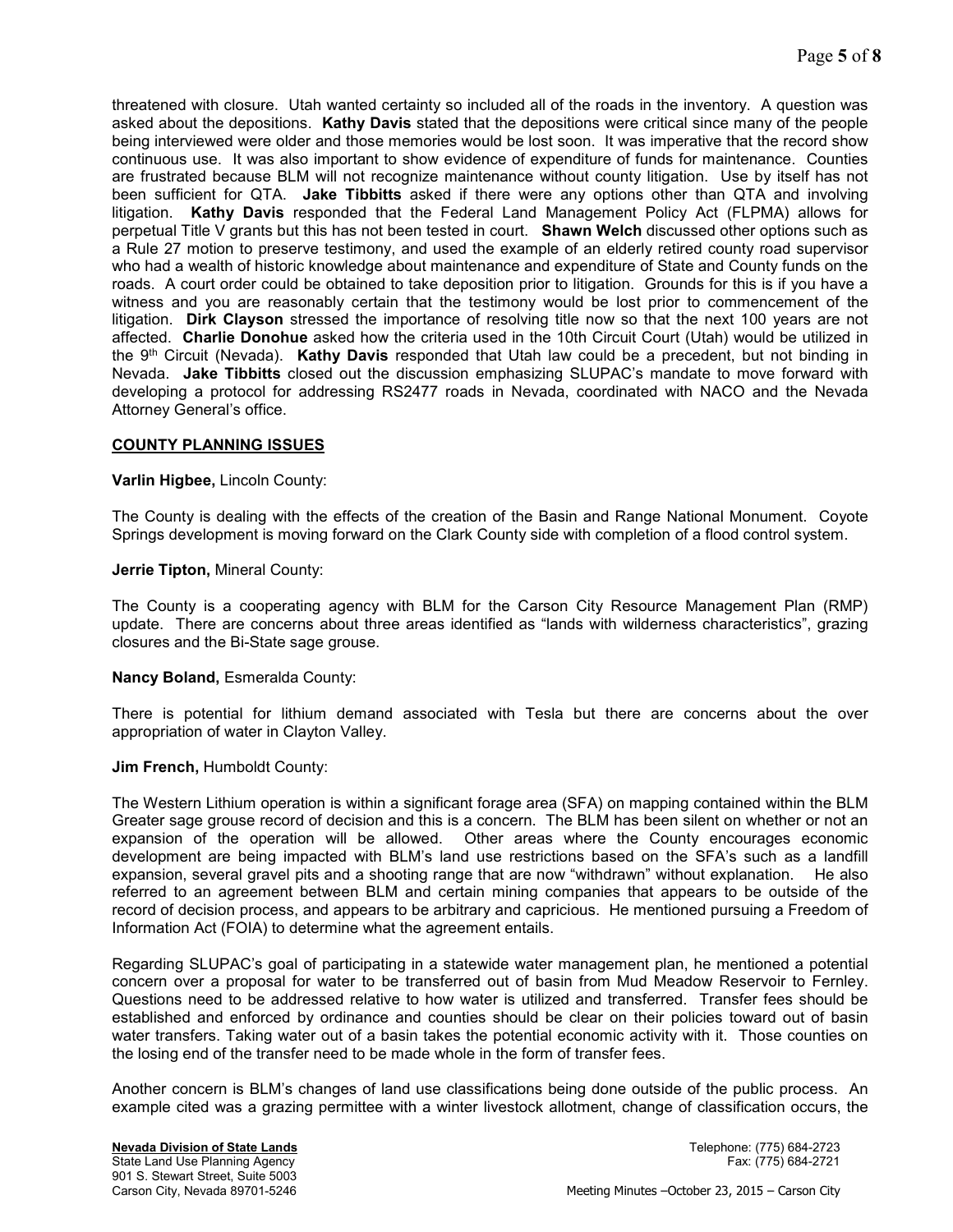allotment is retired, and another person puts in a Desert Land Entry (DLE) in its place without compensation to the permittee. This is becoming more and more prevalent in Humboldt County. **Jake Tibbitts** commented that the BLM RMP does not establish what the public process is for DLEs, only that certain acres are allowed generically in each valley. **Jim French** said that the people who are already in those valleys with entitlements are being impacted and not notified or compensated. He doesn't have a problem with DLEs, just the current process that affects existing permitted uses negatively without a proper public process.

# **Jeanne Herman,** Washoe County:

Washoe County has the same sage grouse SFA concerns as cited by **Jim French.** Development to the north of Reno is being negatively impacted by the decision and BLM's withdrawal of lands for disposal. The lawsuit championed by AG Adam Laxalt is supported. Also, the Truckee Meadows Water Authority (TMWA) is finalizing the Truckee River Operating Agreement with the outcome of more water availability to the area.

# **Austin Osborne,** Storey County:

Storey County shares the same concern over protecting grazing allotments.

A portion of the Tesla facility is open and manufacturing in phase one has started.

Aqua Metals has opened with 45 employees using a new technology to recycle lead acid batteries with no emissions.

The Switch data server farm is being built. Significant is the super loop of fiber optic being built between Storey County, Reno and Las Vegas, Los Angeles and San Francisco. This will allow the west coast to day trade slightly faster than other parts of the world, a competitive edge. Schools and public facilities will benefit because they will be tied into the system.

The Fulcrum garbage separation facility (USDA-funded program) will commence construction in Spring 2016. Garbage will be turned into jet fuel using a non-incineration process.

USA Parkway is now an NDOT highway with construction scheduled for completion in 2017. There has been a noticeable positive culture change in the area in regards to working with State agencies (NDOT, NDEP, etc.) because of the fast track nature of the project. Efficiency is much improved.

The Master Plan is 6 months to completion, zoning is being streamlined and the BLM land conveyance process is moving forward.

## **Lee Plemel,** Carson City:

The last segment of I-580 to Spooner Junction is planned for completion in 2017.

Active trail associations are building non-motorized trails, coordinating with the City, State and Federal agencies to legitimize some trails. One new trail in particular is very popular, and has brought national interest in the form of a large mountain biking event to be held next spring and the next 4 years after that.

## **Terri Pereira,** Churchill County:

A contractor has been hired to conduct an RS2477 road inventory that will tie into the BLM travel management plan that will start in 2016.

The Master Plan is being updated and a consultant is being sought to do the Public Land Policy Plan element.

## **Steven Stienmetz,** Lander County:

The Phoenix mine is doing a large expansion, not changing the footprint very much, going deeper underground.

The County is pursuing and ordinance for OHVs for use of the County roads. An issue is crossing State routes and **Lorinda Wichman** commented that Nye County has an ordinance in place that addresses that and would provide the wording.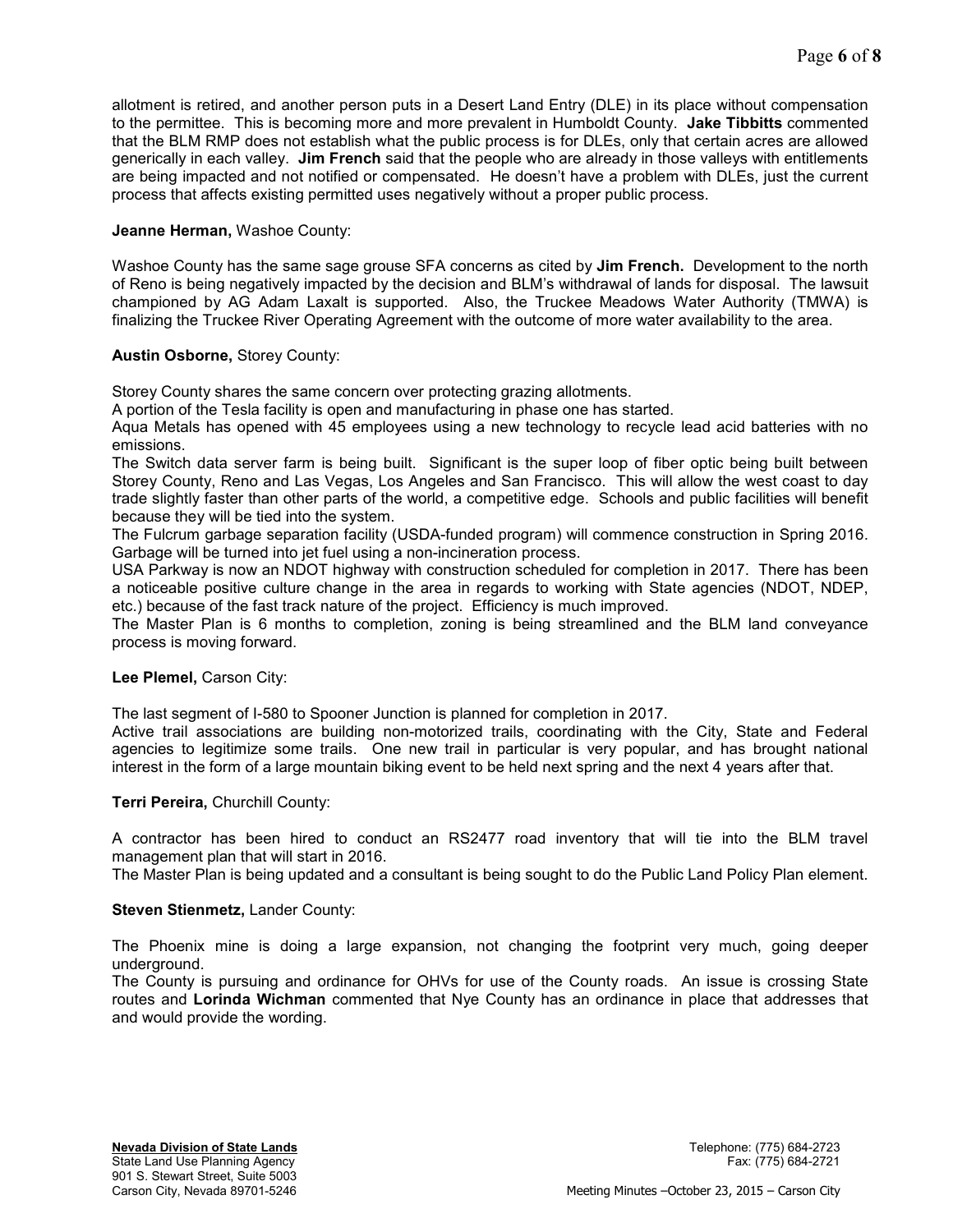# **Nancy Amundsen,** Clark County:

Tule Springs National Monument was established in 2014. The National Park Service has transferred in staff to manage the site and is seeking SNPLMA funds to run the monument. The County has a concern about this new, added competition for limited funds.

Food scrap management program ordinance – (all the food scraps from the resort corridor are taken to a pig farm for feeding source.) Ordinance would address areas outside of townships or established towns, a landfill over 500 acres could accommodate food scrap management.

Interstate 11 groundbreaking occurred, highway will be good for the area, however, negative attention on naturally-occurring asbestos could impede the process forward.

Related to travel management plans, BLM came to the County a few years ago and asked for some of Clark County's habitat conservation plan (HCP) funding to go out and identify roads that are being utilized, have been there for some time, and newly created ones. The County mapped all of those, at BLM's request, on the HCPs and the BLM has accepted those maps. It is hoped that when the travel management planning is done, BLM will recognize these already accepted roads. Clark County is not calling these RS2477 roads but taking the position that BLM already asked for, and accepted these roads, looking at this as a test case. New resort coming in on the old Frontier property.

Currently Clark County has 22 zoning district land use categories, process ongoing to consolidate.

# **Roger Mancebo,** Pershing County:

Conversations being had with Burning Man and BLM to shift the focus of the role of BLM law enforcement and allow Pershing County to take the lead on public safety.

## **Lorinda Wichman,** Nye County:

A bill is before Congress to expand the boundaries of tribal lands, supported by Nye County subject to continued access being allowed.

Manufactured homes regulations ordinance being developed in Pahrump.

Beatty bike trail being developed, and new mountain biking trail north of Pahrump.

New solar application.

Nye County hospital/clinic will reopen.

## **Jake Tibbitts,** Eureka County:

Same concerns as Humboldt and other counties on the sage grouse SFAs. Mapping discrepancies are abundant, for example, the entire town of Eureka is mapped as priority habitat.

Diamond Valley has been designated as the first Critical Management Area in the State pursuant to the statute put into place in the 2011 Legislative session. Ten year timeframe in place to do the groundwater management plan and moving forward to get it done.

County is 98% complete on the County Water Resources Master Plan.

# **COUNCIL MEMBER COMMENTS**

## **COUNCIL DISCUSSION AND RECOMMENDATIONS/CHECK IN ON SLUPAC GOALS**

Next meeting will be January 29, 2016 in Battle Mountain.

## **PUBLIC COMMENT**

**Rob Rule,** planner from NAS Fallon, introduced himself.

## **ADJOURNMENT**

The meeting was adjourned at 3:50pm.

Respectfully submitted,

Skip Canfield /s/

## **Nevada Division of State Lands** Telephone: (775) 684-2723

901 S. Stewart Street, Suite 5003

State Land Use Planning Agency Fax: (775) 684-2721